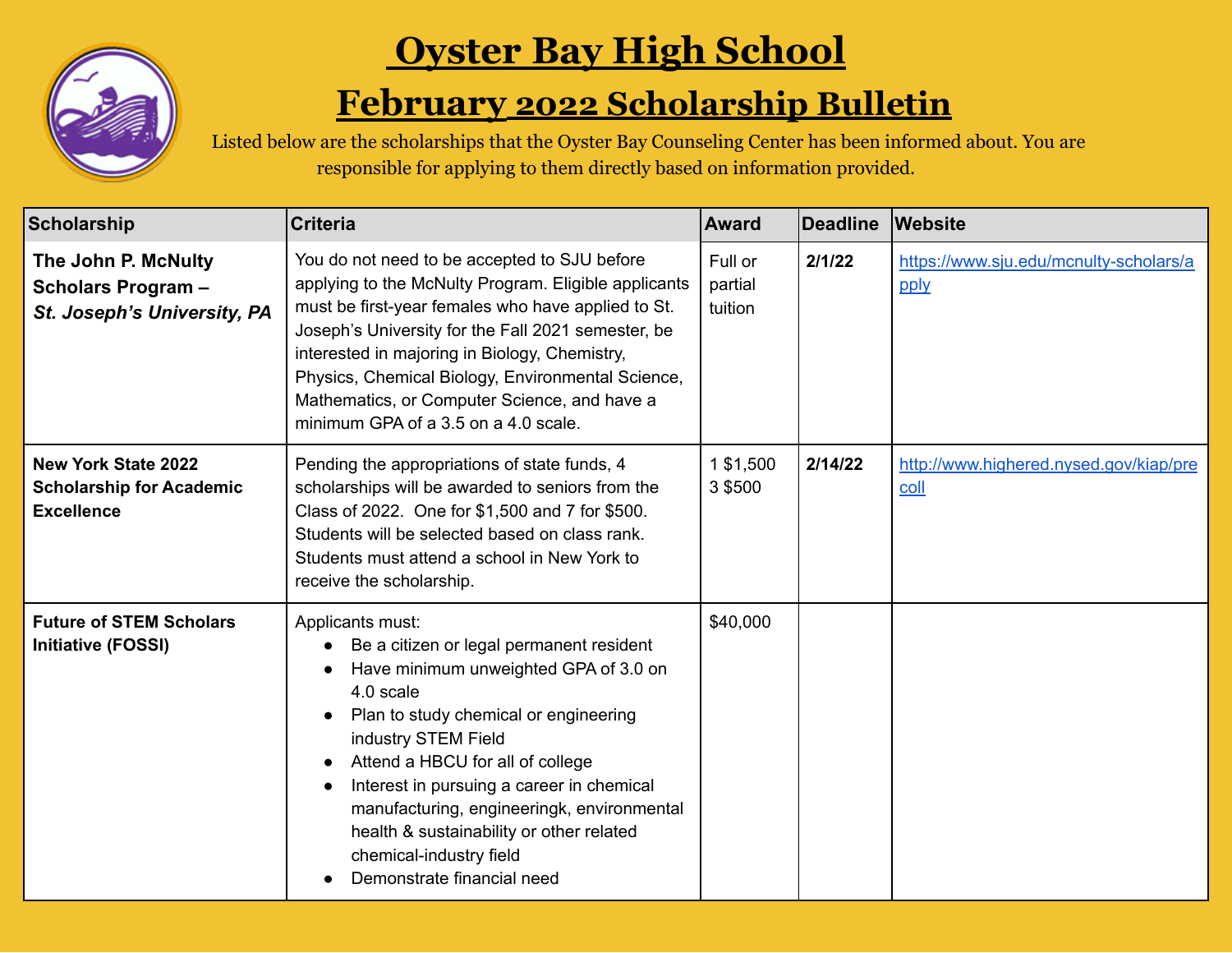| <b>DANTE Foundation of Nassau</b><br>County               | Qualifications: At least one of your parents MUST<br>be of Italian descent. You must have a successful<br>academic and extracurricular record, and above<br>average SAT scores. Only 4 applications are<br>available and will be given out on a first come<br><u>basis.</u>                                                               | \$5,000                                                                          | 2/15/22 | If interested, please visit the<br>Counseling Center to pick up an<br>application. Applications must be<br>submitted to the Counseling Center by<br>the deadline. |
|-----------------------------------------------------------|-------------------------------------------------------------------------------------------------------------------------------------------------------------------------------------------------------------------------------------------------------------------------------------------------------------------------------------------|----------------------------------------------------------------------------------|---------|-------------------------------------------------------------------------------------------------------------------------------------------------------------------|
| <b>NYS Scholarships for</b><br><b>Academic Excellence</b> | Four scholarships will be awarded to seniors from<br>the Class of 2022. Students will be selected based<br>on class rank. Students must attend a school in<br>New York to receive the scholarship.                                                                                                                                        | 1 \$1,500<br>3 \$500<br>Pending<br>the<br>appropriat<br>ion of<br>state<br>funds | 2/15/22 | http://www.nysed.gov/postsecondary-s<br>ervices/scholarships-academic-excelle<br>nce-sae                                                                          |
| <b>American Heritage</b><br><b>Scholarship</b>            | The Island Christian Church will be awarding one<br>male and one female student from Long Island<br>whose lives exemplify genuine character and<br>promote scriptural values upon which our country<br>was founded. Selection of the winners will be based<br>upon an essay written by the applicant as well as<br>three recommendations. | 2 \$2,000<br>4 \$500                                                             | 2/26/22 | https://islandchristian.com/scholarship/                                                                                                                          |
| <b>NYWEA Scholarships</b>                                 | Several scholarships are offered through the New<br>York Water Environment Association.                                                                                                                                                                                                                                                   | Varies                                                                           | 2/28/22 | https://www.nywea.org/SitePages/Scho<br>larships/default.aspx                                                                                                     |
| <b>Molloy College Freshmen</b><br><b>Scholarships</b>     | <b>Dominican Academic Scholarships</b><br>Partial scholarships based on academic<br><b>Community Service Award</b><br>Partial scholarship who demonstrate commitment to<br>their community and school.<br><b>Fine Arts Scholarship</b><br>Students must major in their talent area.                                                       | $$4,000 -$<br>\$20,000<br>$$1,000 -$<br>\$5,000<br>Amount<br>Varies              | 3/1/22  | https://www.molloy.edu/admissions/fina<br>ncial-aid/scholarships/freshmen-and-tra<br>nsfer-students                                                               |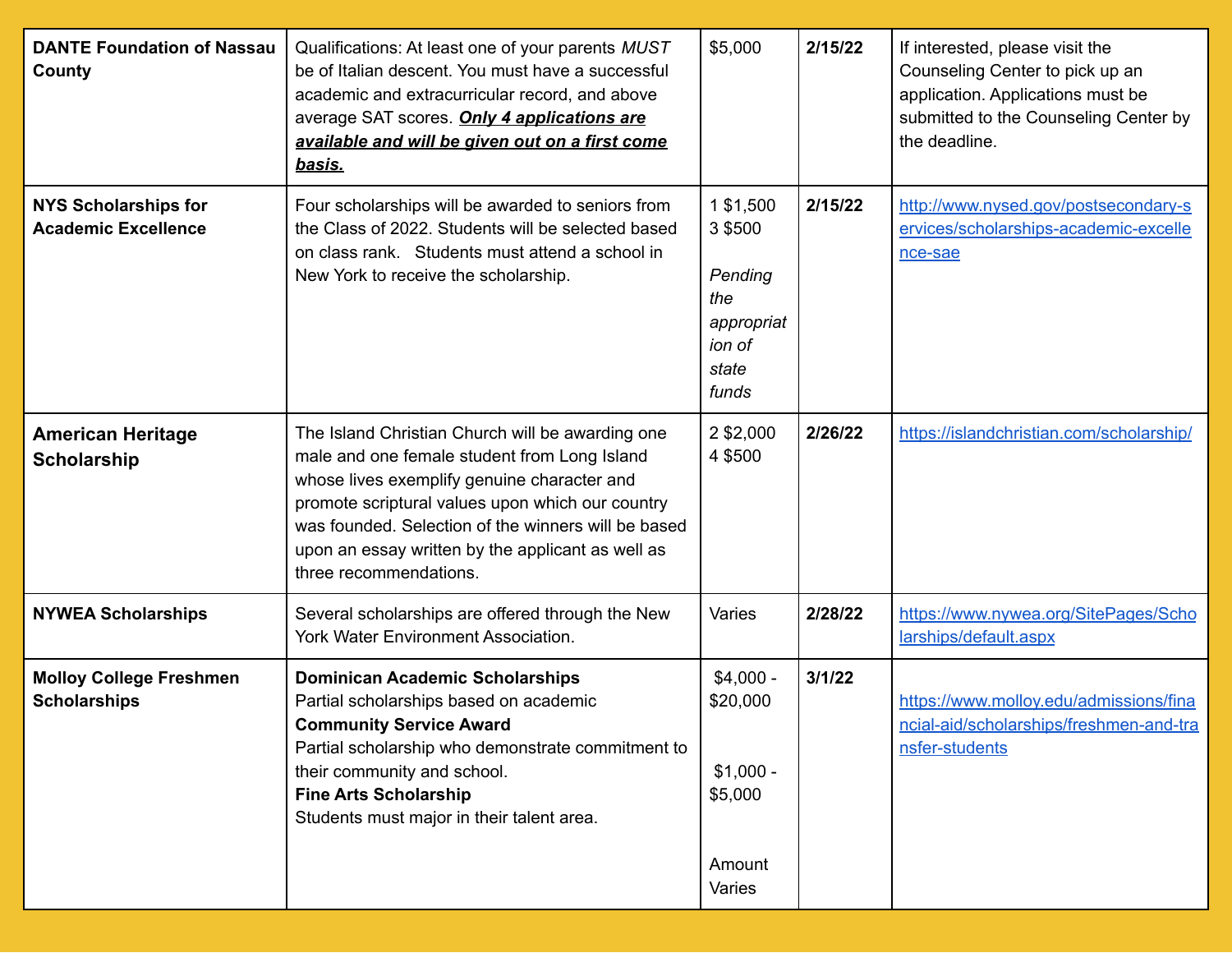| <b>OBHS PTSA Scholarships</b><br>Academic<br><b>Fine Arts</b><br><b>STEM</b><br><b>Service</b><br><b>Character</b><br>Leadership<br><b>Volunteer</b><br><b>Perseverance</b><br><b>Achievement</b> | Applicants must<br>Graduating from OBHS Class of 2022<br>Attending a 2 or 4 year college or university<br>A current member of PTSA                                                                                                                                                                                                                                                                                                                                                                                                                                                                                            | \$500 each | 3/4/22  | Applicants must complete the<br>application and submit an essay for<br>each scholarship they would like to<br>apply for. Applications can be found in<br>the Counseling Center. |
|---------------------------------------------------------------------------------------------------------------------------------------------------------------------------------------------------|-------------------------------------------------------------------------------------------------------------------------------------------------------------------------------------------------------------------------------------------------------------------------------------------------------------------------------------------------------------------------------------------------------------------------------------------------------------------------------------------------------------------------------------------------------------------------------------------------------------------------------|------------|---------|---------------------------------------------------------------------------------------------------------------------------------------------------------------------------------|
| <b>Firemen's Association of</b><br>the State of New York<br>(FASNY) - Gerard J.<br><b>Buckenmeyer Scholarship</b>                                                                                 | Applicants must:<br>Be a member in good standing with FASNY<br>or have a parent/legal guardian who is a<br>member.<br>Attend high school as a senior who is<br>$\bullet$<br>enrolled in the fall 2022 school year at an<br>accredited two- or four-year institution of<br>higher learning or an accredited technical<br>post-secondary school.<br>Serve as a current Junior firefighter, Explorer<br>Scout or RAM in a group affiliated with a<br>volunteer department; a volunteer firefighter;<br>or a volunteer with an EMS unit.<br>Demonstrate a commitment to both<br>volunteer emergency service and the<br>community. | \$1,500    | 3/15/22 | https://fasny.com/awards/scholarship/a<br>pplication/                                                                                                                           |
| <b>BP Community Scholarship</b><br>Program                                                                                                                                                        | Applicants must:<br>Reside in NYC, Long Island, Westchester or<br>northern NJ<br>Entering college as full-time student<br>Demonstrate financial need                                                                                                                                                                                                                                                                                                                                                                                                                                                                          | \$2,500    | 3/25/22 | www.bpscholarships.com                                                                                                                                                          |
| <b>The Friends of OBHS</b><br><b>Performing Arts Center</b><br><b>Band</b><br><b>Chorus</b>                                                                                                       | Open to all seniors in the Class of 2022 at Oyster<br>Bay High School.                                                                                                                                                                                                                                                                                                                                                                                                                                                                                                                                                        | \$250      | 3/26/22 | Students must submit an essay that<br>expresses their passion for the specific<br>area they are applying for: band,<br>chorus, theater, technical theater or art.               |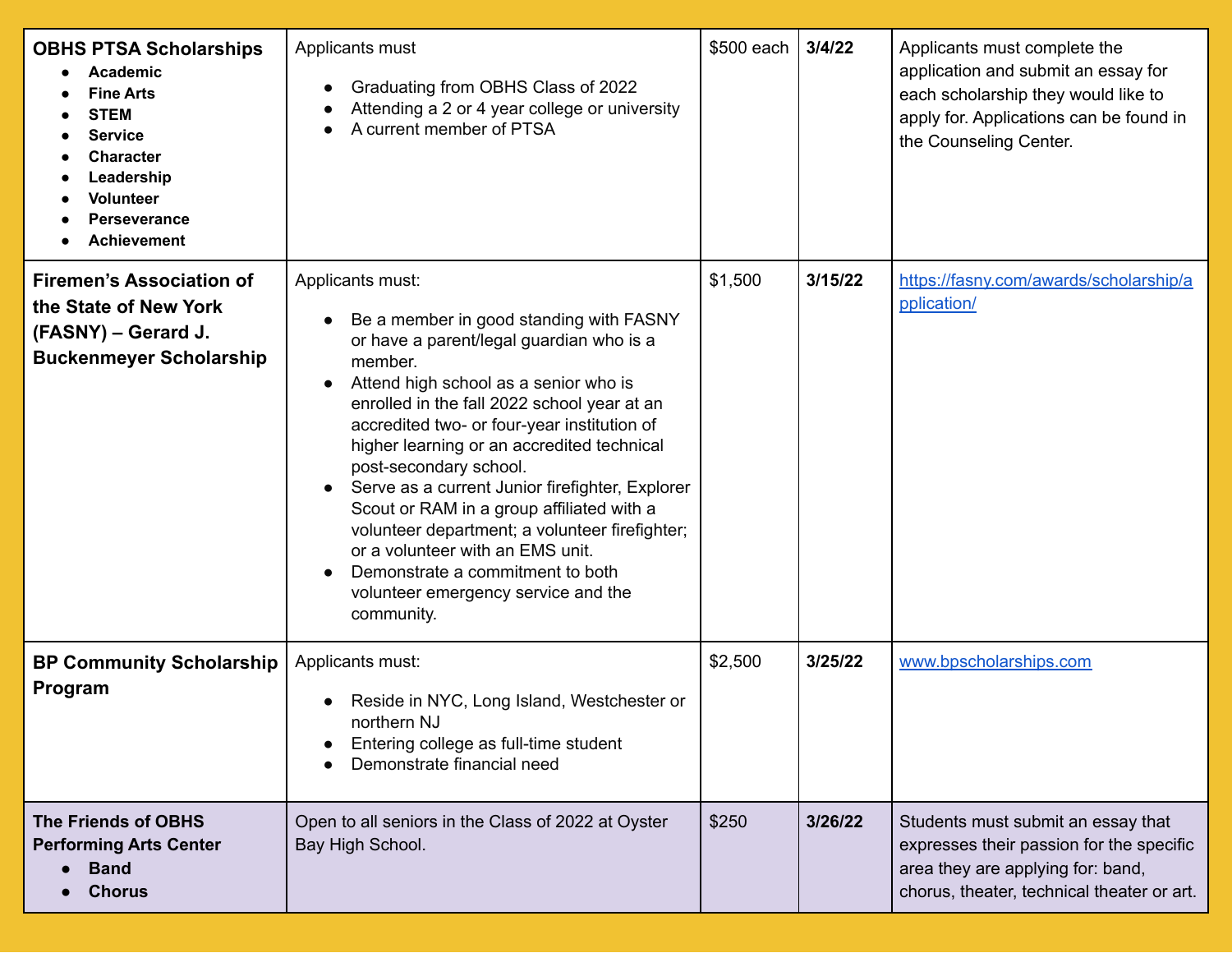| <b>Theater</b><br><b>Technical Theater</b><br>Art |                                                                                                                   |       |         | The essay should highlight their<br>accomplishments in this area and how<br>participating in this area has shaped<br>their high school experience.                                                                                         |
|---------------------------------------------------|-------------------------------------------------------------------------------------------------------------------|-------|---------|--------------------------------------------------------------------------------------------------------------------------------------------------------------------------------------------------------------------------------------------|
| <b>OBENTA Academic Award</b>                      | Open to all seniors in the Class of 2022 at Oyster<br>Bay High School.                                            | \$500 | 3/26/22 | Students must submit a completed<br>application (available in Counseling<br>Center) and write an essay using the<br>prompt: Which class during your<br>time at Oyster Bay HS was most<br>influential to your education? Why?               |
| <b>OBENTA Art Award</b>                           | Open to all seniors in the Class of 2022 at Oyster<br>Bay High School who have participated in art<br>classes.    | \$500 | 3/26/22 | Students must submit a completed<br>application (available in Counseling<br>Center) and write an essay using the<br>prompt: How has your study in the<br>field of art shaped your view of the<br>world?                                    |
| <b>OBENTA Athletic Award</b>                      | Open to all seniors in the Class of 2022 at Oyster<br>Bay High School who have participated in athletics.         | \$500 | 3/26/22 | Students must submit a completed<br>application (available in Counseling<br>Center) and write an essay using the<br>prompt: What lessons from the<br>playing field have you taken and<br>applied to your everyday life?                    |
| <b>OBENTA Music Award</b>                         | Open to all seniors in the Class of 2022 at Oyster<br>Bay High School who have participated in music<br>programs. | \$500 | 3/26/22 | Students must submit a completed<br>application (available in Counseling<br>Center) and write an essay using the<br>prompt: How has your study of<br>music changed you as a person?<br>What have you gotten out of your<br>study of music? |
| <b>OBHS Senior Scholarship</b>                    | Open to all seniors in the Class of 2022 at Oyster<br>Bay High School.                                            | \$250 | 3/1/22  | Students must submit a essay to Ms.<br>Wink's mailbox by deadline using the<br>prompt: Imagine yourself preparing<br>for your ten-year high school                                                                                         |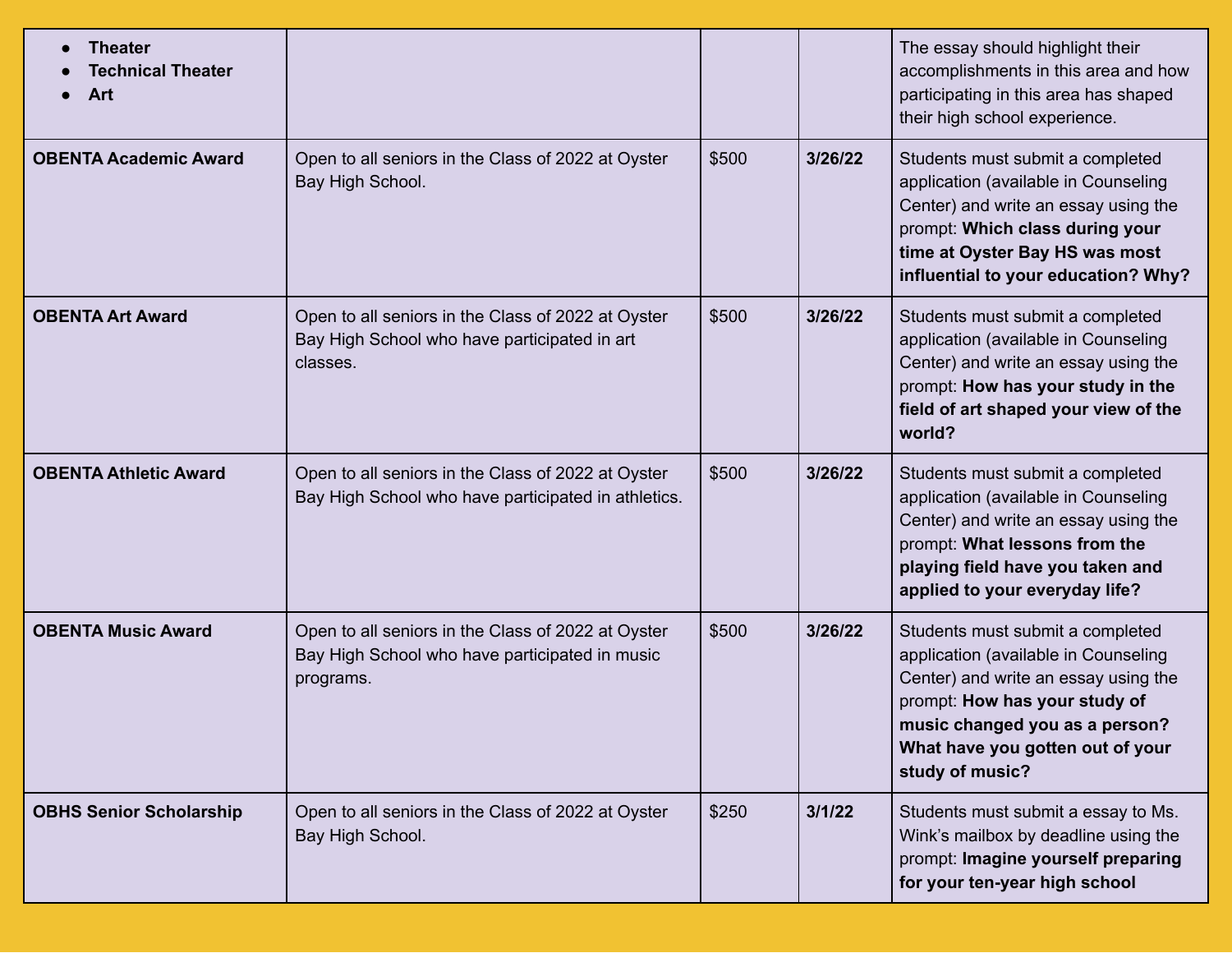|                                                             |                                                                                                                                                                                                                                                                                                                                                                                                        |       |         | reunion. Write a one-page essay<br>reflecting upon the memories or<br>experiences that have stayed with<br>you after all these years. Essentially,<br>what was the best part of high<br>school? How did Oyster Bay High<br>School help shape you into the<br>person you are today?                                                   |
|-------------------------------------------------------------|--------------------------------------------------------------------------------------------------------------------------------------------------------------------------------------------------------------------------------------------------------------------------------------------------------------------------------------------------------------------------------------------------------|-------|---------|--------------------------------------------------------------------------------------------------------------------------------------------------------------------------------------------------------------------------------------------------------------------------------------------------------------------------------------|
| <b>OBHS Quill &amp; Scroll</b><br><b>Scholarship</b>        | The Quill and Scroll Award is given to acknowledge<br>superior work in school publications such as The<br>Harbour Voice, Agapae, and Yearbook.                                                                                                                                                                                                                                                         | \$500 | 3/26/22 | To apply students must complete the<br>following task and hand it in to the<br>Counseling Center by the deadline: -<br>Write an essay detailing your role on<br>The Harbour Voice, Agapae, and/or<br>Yearbook.                                                                                                                       |
| <b>OBHS Rosemary Crawford</b><br><b>English Scholarship</b> | The Rosemary Crawford English Award is given in<br>memory of high school English teacher Rosemary<br>Crawford. The award is presented to a student who<br>produces an exemplary research paper.                                                                                                                                                                                                        | \$500 | 3/26/22 | To apply, students must complete the<br>following tasks and hand it in to the<br>Counseling Center by the deadline<br>1. Submit the research paper you have<br>written in high school that best<br>demonstrates your potential<br>2. Submit a reflection, evaluating the<br>paper and describing how it<br>demonstrates your growth. |
| <b>OBHS Fine Arts Scholarship</b>                           | The Fine Arts Scholarship recognizes and rewards a<br>graduating senior's ability and achievement in the visual<br>arts. The ideal candidate for this award would:<br>-Be majoring in art upon graduation from the Oyster Bay<br><b>High School</b><br>-Demonstrate proficiency in a variety of artistic mediums<br>-Have a demonstrated track record of leadership within<br>the fine arts department | \$500 | 3/26/22 | To apply, students must write an<br>essay describing their love for art<br>and highlight their artistic<br>achievement in the fine arts over the<br>course of their high school career.<br>Applications must be submitted to Mr.<br>Femino, Supervisor of Fine and<br>Performing Arts, by the deadline.                              |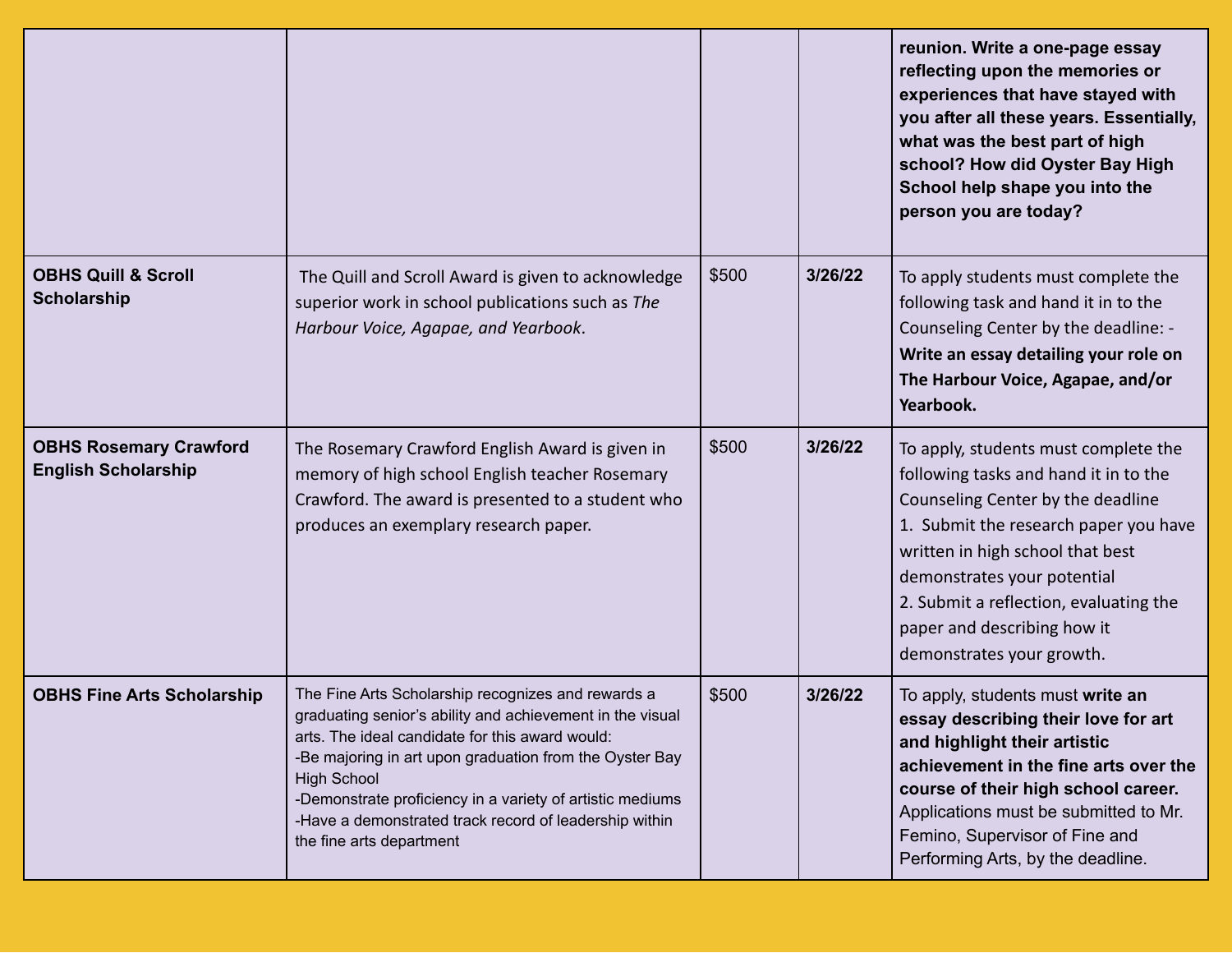|                                                                                        | -Be involved in all aspects of the fine arts department<br>including participating in fine art extracurricular activities<br>and volunteering time to support the fine art department                                                                                                                                                                                                                                                                                                                                                                        |            |         |                                                                                                                                                                                                                                                                                           |
|----------------------------------------------------------------------------------------|--------------------------------------------------------------------------------------------------------------------------------------------------------------------------------------------------------------------------------------------------------------------------------------------------------------------------------------------------------------------------------------------------------------------------------------------------------------------------------------------------------------------------------------------------------------|------------|---------|-------------------------------------------------------------------------------------------------------------------------------------------------------------------------------------------------------------------------------------------------------------------------------------------|
| <b>OBHS Richard M. Conklin</b><br><b>Award</b>                                         | The Richard M. Conklin Award is the highest honor a<br>graduating senior can receive from the Oyster Bay High<br>School Music Department. The ideal candidate for this<br>award would:<br>-Demonstrate proficiency on their primary<br>instrument/voice<br>-Have a demonstrated track record of leadership within<br>the music department<br>-Be involved in all aspects of the music department<br>including performing in multiple ensembles, participating<br>in its extracurricular activities and volunteering time to<br>support the music department. | \$500      | 3/26/22 | To apply students must write an essay<br>describing their love of music and<br>highlight their musical<br>accomplishments over the course of<br>their high school career. Applications<br>must be submitted to Mr. Femino,<br>Supervisor of Fine and Performing<br>Arts, by the deadline. |
| <b>OBHS Donald H. Luckenbill</b><br><b>Music Scholarship</b>                           | Students must participate in the music program at OBHS<br>for all four years of high school, participate in additional<br>music ensembles when possible, and have a<br>demonstrated record of contribution to the music<br>department.                                                                                                                                                                                                                                                                                                                       | \$500      | 3/26/22 | Students must submit an essay and the<br>topic is: How did your musical<br>experience at OB impact your<br>education? Applications must be<br>submitted to Mr. Femino, Supervisor of<br>Fine and Performing Arts, by the<br>deadline.                                                     |
| <b>Jackie Trezza Memorial</b><br><b>Scholarship</b>                                    | Student must be planning to pursue a degree in<br>education.                                                                                                                                                                                                                                                                                                                                                                                                                                                                                                 | <b>TBD</b> | 3/26/22 | Students must submit an essay on the<br>topic: Why education?<br>Essays should be submitted to the<br>Counseling Center by the deadline for<br>consideration.                                                                                                                             |
| Italian American Citizens Club<br>of Oyster Bay- Student<br><b>Athlete Scholarship</b> | Students who participate in high school sports and plan to  <br>continue their education.                                                                                                                                                                                                                                                                                                                                                                                                                                                                    | <b>TBD</b> | 3/26/22 | Students must complete the application<br>and write an essay on the topic: How have<br>sports helped you develop as a person?<br>Applications available in Counseling Center                                                                                                              |
| <b>Italian American Citizens Club</b><br>of Oyster Bay-Academic<br><b>Scholarship</b>  | Students must plan to continue their education.                                                                                                                                                                                                                                                                                                                                                                                                                                                                                                              | <b>TBD</b> | 3/26/22 | Students must submit a typed essay on the<br>topic: Tell us about an Italian person who<br>has had an impact on your life.                                                                                                                                                                |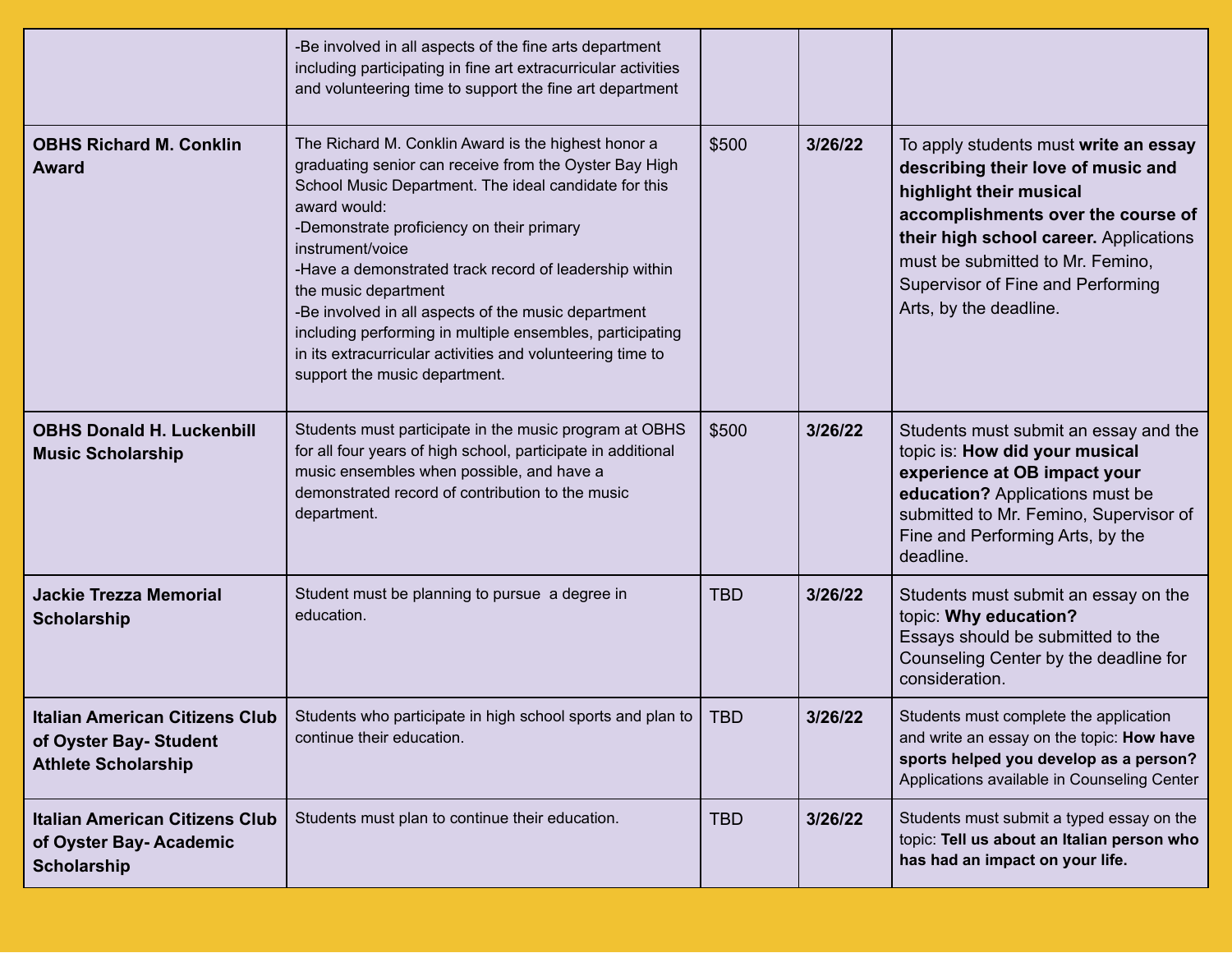|                                                            |                                                                                                                                                              |       |         | The essay must have a cover sheet with<br>name, address & phone number &<br>submitted to the Counseling Center.                                                                                                                                                                                                                                                                                                                                                                  |
|------------------------------------------------------------|--------------------------------------------------------------------------------------------------------------------------------------------------------------|-------|---------|----------------------------------------------------------------------------------------------------------------------------------------------------------------------------------------------------------------------------------------------------------------------------------------------------------------------------------------------------------------------------------------------------------------------------------------------------------------------------------|
| <b>OBENAR Christopher</b><br><b>Ciafardini Scholarship</b> | This scholarship honors a senior committed to the fields<br>of Business and/or Economics. Application for this<br>award is open to any graduating senior.    | \$400 | 3/26/21 | Students must submit a typed essay on the<br>topic: "Describe your desire to learn the<br>essentials of Business and/or<br>Economics, mentioning examples of<br>influential figures in the field whom you<br>admire. Expand upon how the general<br>welfare of society can be promoted<br>through admirable business practices<br>and economic solutions."<br>Essays should be submitted to the<br>Counseling Center by the deadline for<br>consideration.                       |
| <b>OBENAR Wade Green</b><br><b>Scholarship</b>             | This scholarship honors a senior committed to the field of<br>Computer Technology. Application for this award is<br>open to any graduating senior.           | \$400 | 3/26/21 | Students must submit a typed essay on the<br>topic: "Describe your passion for<br>computer technology and your personal<br>history in solving technology problems<br>that have presented themselves to you.<br>Also, explain how one's knowledge is<br>amplified by studying technology at<br>higher levels of education in the<br>company of other like-minded<br>individuals."<br>Essays should be submitted to the<br>Counseling Center by the deadline for<br>consideration. |
| <b>OBENAR Brooke Jackman</b><br><b>Scholarship</b>         | This scholarship honors a senior committed to the field of<br><b>Counseling/Social Work.</b> Application for this award is<br>open to any graduating senior. | \$400 | 3/26/21 | Students must submit a typed essay on the<br>topic: "Describe your own personal<br>desire to enter the field of<br><b>Counseling/Social Work and how you</b><br>were inspired to choose this field. Give<br>examples of notable persons in the field<br>whom you admire and the philosophies<br>they espouse." Essays should be                                                                                                                                                  |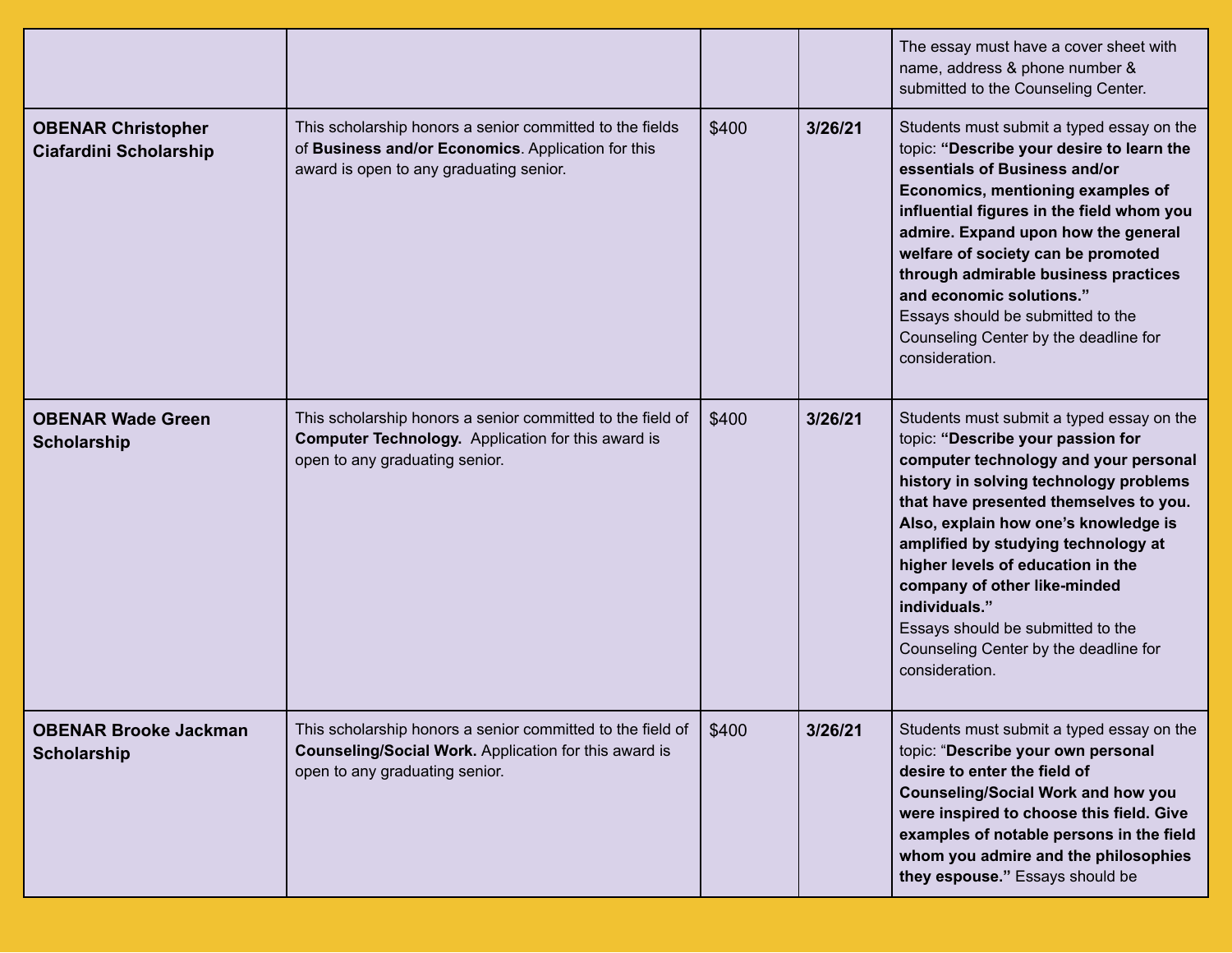|                                                                                     |                                                                                                                                                                                                                                                                                                                                                                                                                                                                                                                                                                                                                                                                                                                                                                                                                                             |                                                |                                                                                                                           | submitted to the Counseling Center by the<br>deadline for consideration.                                                                                                                                                                                                                                                                                                                                                                              |
|-------------------------------------------------------------------------------------|---------------------------------------------------------------------------------------------------------------------------------------------------------------------------------------------------------------------------------------------------------------------------------------------------------------------------------------------------------------------------------------------------------------------------------------------------------------------------------------------------------------------------------------------------------------------------------------------------------------------------------------------------------------------------------------------------------------------------------------------------------------------------------------------------------------------------------------------|------------------------------------------------|---------------------------------------------------------------------------------------------------------------------------|-------------------------------------------------------------------------------------------------------------------------------------------------------------------------------------------------------------------------------------------------------------------------------------------------------------------------------------------------------------------------------------------------------------------------------------------------------|
| <b>OBENAR Christopher Slattery</b><br><b>Scholarship</b>                            | This scholarship honors a senior who understands the<br>importance of thoughtful Leadership in solving group<br>problems and has demonstrated an affinity for this<br>behavior.                                                                                                                                                                                                                                                                                                                                                                                                                                                                                                                                                                                                                                                             | \$400                                          | 3/26/21                                                                                                                   | Students must submit a typed essay on the<br>topic: "Describe a story in your life, or in<br>the life of a close person you admire, in<br>which quick creative thinking solved a<br>serious group problem. Enlarge upon<br>this topic by including the importance of<br>thoughtful leadership in different areas<br>of both public and private life."<br>Essays should be submitted to the<br>Counseling Center by the deadline for<br>consideration. |
| The Honorable Peter Fox<br><b>Cohalan Scholarship in</b><br><b>American History</b> | This scholarship is awarded to a graduating<br>Nassau/Suffolk county high school senior who will<br>pursue an undergraduate degree with a<br>concentrated study in American History and/or<br>Government. Application package materials include:<br>1. An academic writing sample of at least 10 pages<br>(typed and double spaced) based on any aspect<br>of Long Island history and how it reflects New<br>York State and American history.<br>Chicago-style endnotes, as well as bibliography<br>2.<br>Two of the sources must be primary<br>4. Two letters of recommendation from an American<br>history or American studies teacher<br>5. Personal statement in the form of a 500-word<br>academic autobiography giving special attention<br>to achievements in American history and public<br>service<br>An official transcript<br>6. | \$40,000-<br>\$10,000<br>per year<br>renewable | 3/31/22<br><b>Material</b><br>must be<br>submitted<br>to the<br>counseling<br>office by<br>3/25/22<br>to be<br>considered | Material must be submitted to the<br>counseling office by 3/25/22. Only 3<br>applications can be sent from our<br>school.                                                                                                                                                                                                                                                                                                                             |
| <b>Island Federal Credit Union</b><br><b>Scholarship</b>                            | Island Federal is offering three \$10,000 and eight<br>\$2,500 scholarships to qualifying seniors who live<br>and attend school on Long Island. In addition<br>students must hold an Island checking/debit account                                                                                                                                                                                                                                                                                                                                                                                                                                                                                                                                                                                                                          | 3-\$10,000<br>8-\$2,500                        | 4/22/22                                                                                                                   | https://www.islandfcu.org/Island-Schola<br>rship.aspx                                                                                                                                                                                                                                                                                                                                                                                                 |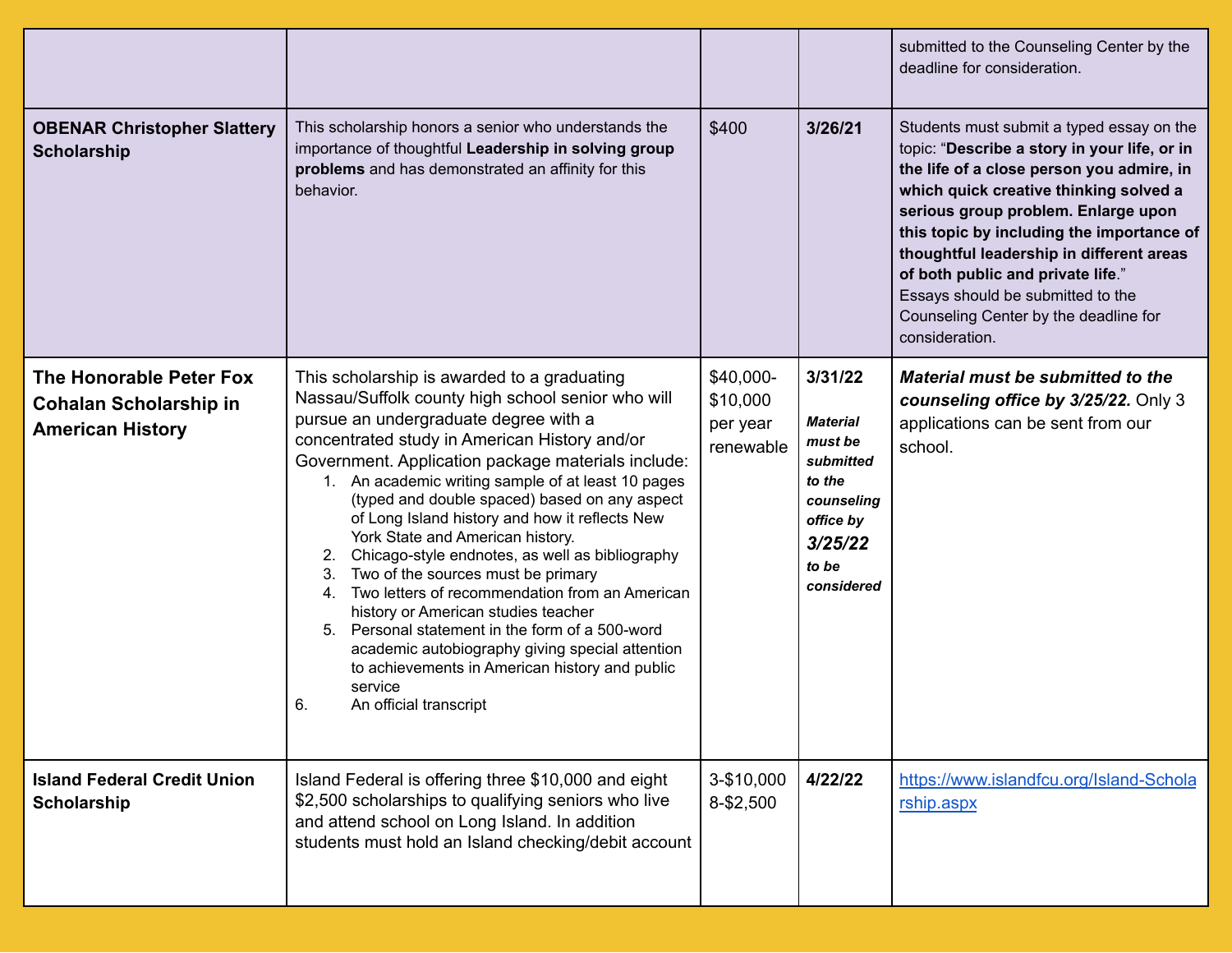|                                                                      | at the time of entry (a no-cost requirement that can<br>be opened at any branch.)                                                                                                                                                                                                                                                                                                                                                                                                       |         |         |                                                                                         |
|----------------------------------------------------------------------|-----------------------------------------------------------------------------------------------------------------------------------------------------------------------------------------------------------------------------------------------------------------------------------------------------------------------------------------------------------------------------------------------------------------------------------------------------------------------------------------|---------|---------|-----------------------------------------------------------------------------------------|
| <b>North Country Garden Club-</b><br>Virginia W. Smith Scholarship   | This scholarship is available to high school seniors<br>interested in furthering their education at the college<br>level in horticulture, environmental, or conservation<br>studies. To be considered, students must complete<br>all parts on the application. A personal interview will<br>be required.                                                                                                                                                                                | \$2,500 | 4/30/22 | https://ncgc.org/scholarship/application/                                               |
| <b>Jovia Family Scholarship</b>                                      | Student must have a four year overall high<br>$\bullet$<br>school GPA of 90 or above<br>Student must complete fifty (50) hours of<br>community service<br>Student must participate in three (3)<br>$\bullet$<br>extracurricular activities and/or sports<br>Student applicant must be a Jovia member<br>to be an eligible applicant.                                                                                                                                                    | \$3,000 | 5/1/22  | https://www.jovia.org/learn/scholarships<br>/family-scholarship-application             |
| <b>The Huntington Arts Council</b><br><b>Scholarships</b>            | Sandi Bloomberg Scholarship: The Sandi<br>Bloomberg Scholarship for dance is a competitive<br>scholarship for Nassau and Suffolk county high<br>school graduating seniors who are considering<br>furthering their education in dance.<br>Rea Jacobs Scholarship: The Rea Jacobs<br>Scholarship for dance is a competitive scholarship<br>for Nassau and Suffolk county high school<br>graduating seniors who are pursuing a four-year<br>college degree with a major or minor in dance. |         | 5/2/22  | https://www.huntingtonarts.org/program<br>s/arts-in-education/scholarship-progra<br>ms/ |
| <b>Theatre Three Productions</b><br><b>Julie Peierls Scholarship</b> | Applicant must be a Long Island resident who plans<br>to pursue a career in professional theatre & will be<br>continuing education in college or conservatory.<br>Audition and interview will be required in addition to<br>application.                                                                                                                                                                                                                                                |         | 6/1/22  | https://theatrethree.com/peierlsscholars<br>hip.html                                    |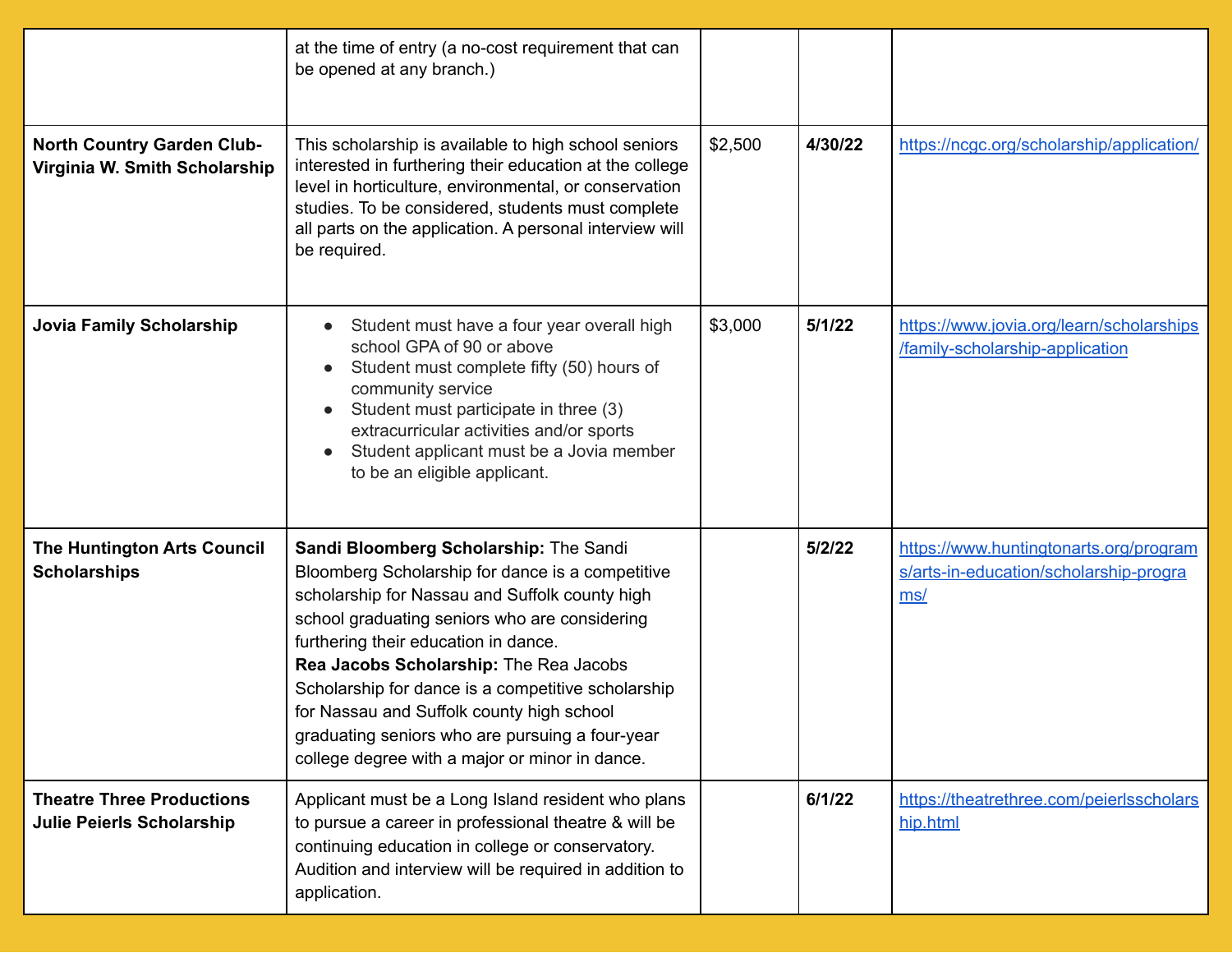| <b>Adventureland's Helping</b><br><b>Hands Foundation</b><br><b>Scholarships- Vivian &amp; Tony</b><br><b>Gentile Scholarship</b><br><b>Sachem Dental Group</b><br><b>Endowment</b> | Applicants must be a senior at a Long Island HS<br>who will be attending a college or university ON<br>LONG ISLAND in the fall.<br>Sachem Dental Group Endowment: Applicant must<br>also be pursuing a degree in science or medical<br>fields | \$5,000                                                                                                                                 | 6/30/22                                                                                                               | http://www.helpinghandsli.org/tony-gent<br>ile-memorial-scholarship-fund/                                                                              |
|-------------------------------------------------------------------------------------------------------------------------------------------------------------------------------------|-----------------------------------------------------------------------------------------------------------------------------------------------------------------------------------------------------------------------------------------------|-----------------------------------------------------------------------------------------------------------------------------------------|-----------------------------------------------------------------------------------------------------------------------|--------------------------------------------------------------------------------------------------------------------------------------------------------|
| <b>Brooklyn College</b><br><b>Scholarships</b>                                                                                                                                      | More than 600 scholarships available annually                                                                                                                                                                                                 | Varies                                                                                                                                  | <b>Varies</b>                                                                                                         | https://www.brooklyn.cuny.edu/web/abo<br>ut/offices/scholarships.php                                                                                   |
| <b>New York State Excelsior</b><br>Scholarship                                                                                                                                      | Must be NYS residents and citizens of the U.S.<br>Parents have a combined income of \$125,000 or<br>less<br>-Plan to pursue a degree at a SUNY or CUNY<br>college.                                                                            | Full Tuition   Please<br>at a SUNY<br>or CUNY<br>College or<br>University<br>Pending<br>the<br>appropriati<br>on of state<br>funds      | <b>Click on</b><br>the link to<br>learn<br>more.<br>Typically<br>applicatio<br>In is<br>released<br>in late<br>spring | https://www.hesc.ny.gov/pay-for-college/<br>financial-aid/types-of-financial-aid/nys-gr<br>ants-scholarships-awards/the-excelsior-<br>scholarship.html |
| <b>New York State Dream Act</b>                                                                                                                                                     | Must graduate from a NY High School<br>-Have one of the following<br>*U-Visa<br>*T-Visa<br>*Temporary Protected Status<br>*Without lawful immigration status (including DACA)                                                                 | <b>Free tuition Please</b><br>at a SUNY<br>or CUNY<br>college or<br>University<br>Pending<br>the<br>appropriati<br>on of state<br>funds | <b>Click on</b><br>the link to<br>llearn<br>more.                                                                     | https://www.hesc.ny.gov/dream/                                                                                                                         |